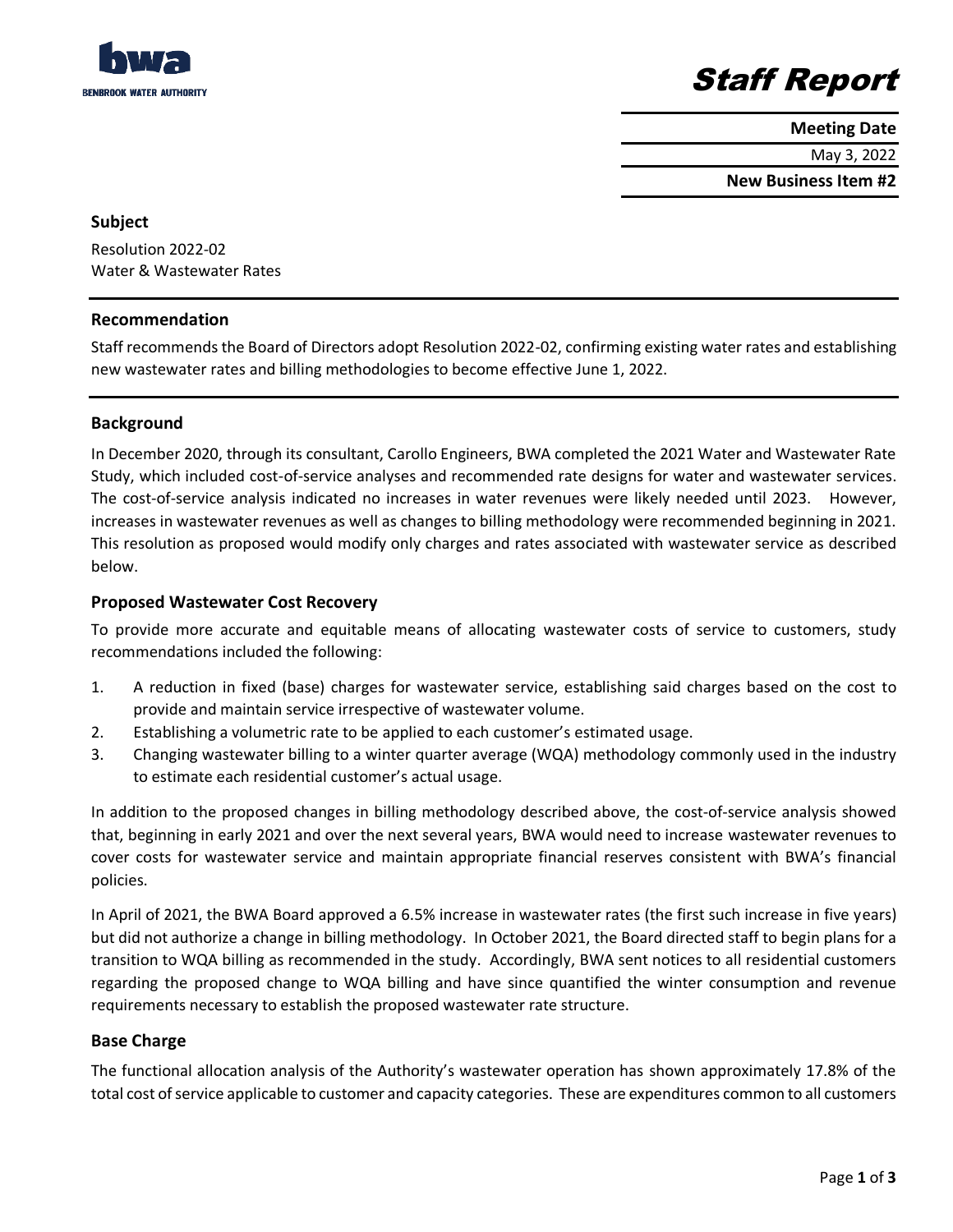# Staff Report

(such as utility billing, customer service, administrative support and wastewater meter and capacity related costs) and under the recommended billing methodology would be uniformly recovered from each customer through a monthly fixed charge. Staff recommends fixed customer charges based on meter size as shown below:

| <b>Meter Size</b> | <b>Base Charge</b> |      | <b>Meter</b><br><b>Size</b> | <b>Base Charge</b> |       |
|-------------------|--------------------|------|-----------------------------|--------------------|-------|
| 5/8               | Ś                  | 9.30 | 2                           |                    | 9.43  |
| 3/4               |                    | 9.32 | 3                           |                    | 9.59  |
| 1                 | Ś                  | 9.33 | 4                           |                    | 9.80  |
| 11/2              |                    | 9.38 | b                           |                    | 10.42 |

**Table 1**

Current Single-Family (SF), Multi-Family (MF) and Commercial class base charges (which include up to 400 cubic feet of usage) are \$18.29, \$18.28, and \$24.48, respectively.

#### **Rate Development**

Recommended base charges and volumetric rates have been determined utilizing the general methodology from the referenced 2021 Water & Wastewater Rate Study. The budget adopted for 2022 projected total wastewater sales of \$5,050,011. The estimated revenues through May 2022 are anticipated to be \$1,815,393, leaving a \$3,234,618 revenue requirement for June thru December 2022. Of this amount, \$575,762 is to be recovered through fixed (base) customer charges (See Table 1, above), \$55,417 through rates applicable only to the Commercial customer class for services related to Fats, Oils and Grease, and the remaining \$2,603,439 or about 80.5% to be recovered through the volumetric rate applied proportionally across all customer classes. The revenue requirement along with the estimated wastewater volume from the most recent winter quarter have been used in the volumetric rate calculation described below.

#### **Volumetric Rate Calculation**

Recommended wastewater rates have been calculated utilizing the remaining revenue requirements for 2022 (June-December) and the assumed monthly wastewater flows (based on the system-wide WQA consumption through February 2022). Considering historic contributions to total flows from each customer class, costs have been allocated to SF, MF and Commercial customer classes as recommended in the rate study (Class Allocation Percentage). Additionally, costs for service which are unique to the Commercial customer class (generally related to Fats, Oils and Grease or FOG) have been allocated to the Commercial class only. A summary of the cost allocation and proposed rates is provided in Table 2.

|                | <b>Description</b>                  | <b>SFR</b>  | <b>MFR</b> | <b>Commercial</b> | <b>Total</b> |  |
|----------------|-------------------------------------|-------------|------------|-------------------|--------------|--|
|                | <b>Class Allocation %</b>           | 73%         | 18%        | 9%                | 100%         |  |
| $\overline{2}$ | <b>Allocated Costs</b>              | \$1,900,510 | \$468,619  | \$234,310         | \$2,603,439  |  |
| 3              | <b>FOG Allocation Cost</b>          | \$0         | SO.        | \$55,417          | \$55,417     |  |
| 4              | <b>Total Cost by Customer Class</b> | \$1,900,510 | \$468,619  | \$289,727         | \$2,658,856  |  |
| 5              | Volume Basis (kgal)                 | 254,322     | 62,710     | 31,355            | 348,386      |  |
| 6              | WW Rate (\$/1,000 gal)              | 7.47        | 7.47       | 9.24              | n/a          |  |
| 7              | WW Rate (\$/CF)                     | 0.0559      | 0.0559     | 0.0691            | n/a          |  |

#### **Table 2**